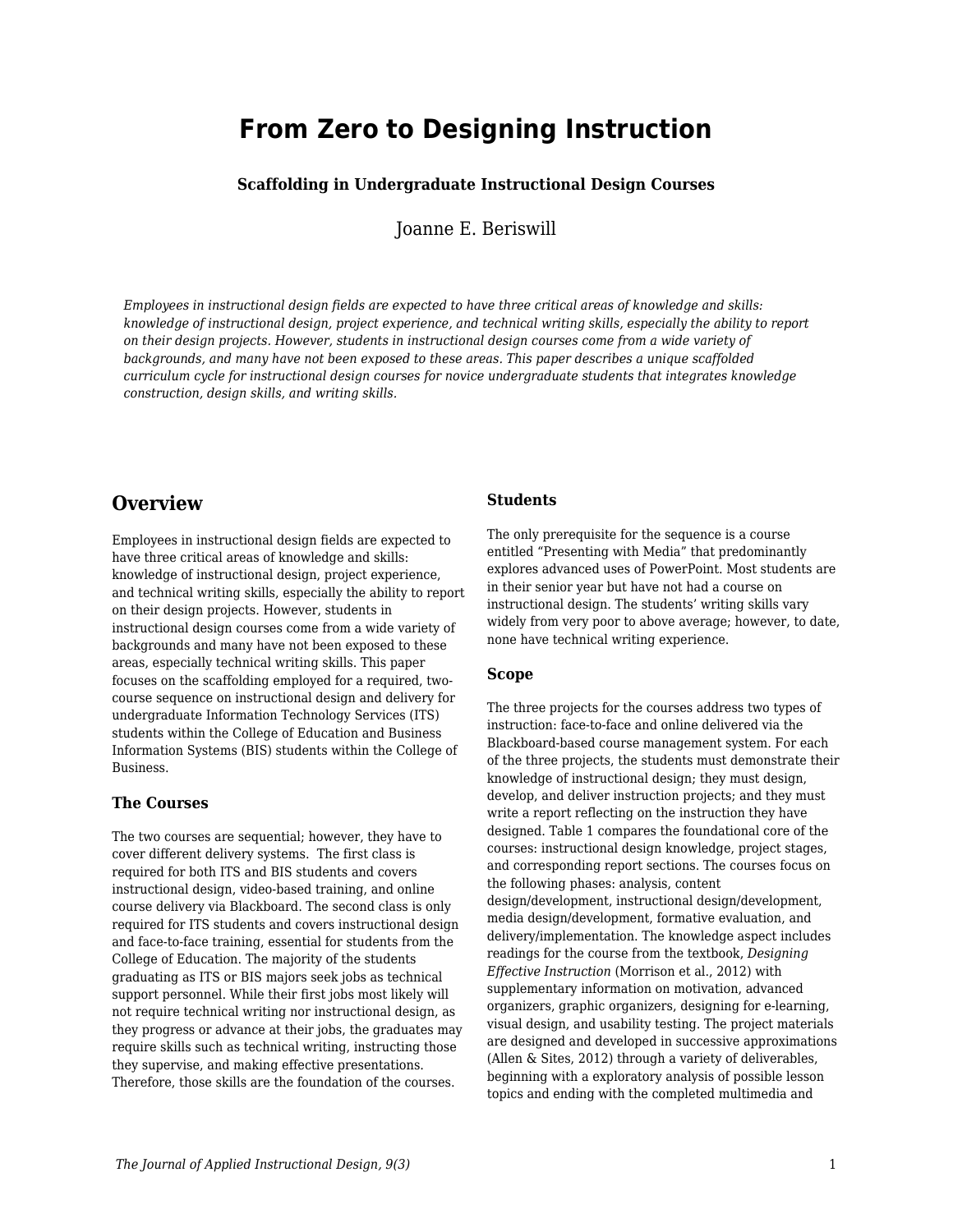print-based materials. The report includes sections for analysis, instructional design (relating to content design and instructional design decisions), media design, formative evaluation, and implementation.

#### Table 1

Foundational Core of the Courses

| <b>Knowledge</b>                                                                                                                                                                                                                                                                                                   | Project                                                                                                     | Report                                            |
|--------------------------------------------------------------------------------------------------------------------------------------------------------------------------------------------------------------------------------------------------------------------------------------------------------------------|-------------------------------------------------------------------------------------------------------------|---------------------------------------------------|
| <b>Analysis</b>                                                                                                                                                                                                                                                                                                    |                                                                                                             |                                                   |
| Ch 2: Needs Analysis<br>Ch 3: Student Analysis<br>Ch 3: Contextual Analysis                                                                                                                                                                                                                                        | <b>Lesson Topics Exploration</b><br>Analysis                                                                | Analysis Section                                  |
| <b>Content Design/Development</b>                                                                                                                                                                                                                                                                                  |                                                                                                             |                                                   |
| Ch 4: Content/Task Analysis<br>Ch 5: Objectives<br>Ch 6: Sequencing                                                                                                                                                                                                                                                | <b>Content Draft</b>                                                                                        | <b>Instructional Design Section</b>               |
| <b>Instructional Design/Development</b>                                                                                                                                                                                                                                                                            |                                                                                                             |                                                   |
| Motivation (ARCS Article Handout)<br>Advance Organizers (Supplement)<br><b>Graphic Advance Organizers</b><br>(Supplement)<br>Ch 7: Instructional Strategies<br>Ch 9: Developing Instructional<br>Materials<br><b>Developing Practice Activities</b><br>(Supplement)<br>Ch 12: Developing Evaluation<br>Instruments | Pre-Instructional Activities<br>Instructional Presentation<br>Guided and Independent Practice<br>Activities | <b>Instructional Design Section</b>               |
| <b>Media Design/Development</b>                                                                                                                                                                                                                                                                                    |                                                                                                             |                                                   |
| Ch 8: Message Design<br>Ch 10: Considerations for<br>Technology-Based Instruction<br>Visual Design (Supplement)<br>Designing for E-learning<br>(Supplement)                                                                                                                                                        | Completed Multimedia and Print-<br><b>Rased Materials</b>                                                   | Media Design Section                              |
| <b>Formative Evaluation</b>                                                                                                                                                                                                                                                                                        |                                                                                                             |                                                   |
| Ch 13: Formative & Summative<br>Evaluation<br><b>Usability Testing (Supplement)</b>                                                                                                                                                                                                                                | <b>Usability Testing</b>                                                                                    | Formative Evaluation Section                      |
| Delivery/Implementation                                                                                                                                                                                                                                                                                            |                                                                                                             |                                                   |
| Ch 15: Planning for Instructional<br>Implementation                                                                                                                                                                                                                                                                | Delivery of Lesson                                                                                          | <b>Implementation Section</b><br>Completed Report |

### **Sequencing**

The process for each project employs the identifiable prerequisite sequencing method (Morrison et al., 2012) that follows a basic instructional design process: analysis, content design, instructional design, media design, formative evaluation (for usability testing), and implementation/delivery (see Table 1). With each step of the process, the students follow a knowledge-applicationreflection cycle. They build or review knowledge about that step, apply that knowledge as they design their instructional project materials, and report on their process.

### **Scaffolding**

The course curriculum is scaffolded to add support to the novice students. Scaffolding involves adding structured guidance to complex instructional tasks (Wood et al., 1976). It can be in the form of giving frequent corrective feedback, providing simplified tasks to complete as precursors of the complex task, or providing reference and resource materials to assist in completing the complex task. This scaffolding is removed over time so that the end goal of having the students complete the complex instructional task independently—still remains intact. The sections that follow illustrate the way scaffolding is employed for the three separate projects.

# **Course 1: Project 1**

The first project spans the entire first course (see Figure 1). In the first two weeks of the course, the instructor, acting as a Subject Material Expert (SME), demos four procedures that can be chosen as the topic for the projects: creating design masters in PowerPoint, touching up photos with Photoshop, creating animated gifs with Fireworks, or basic coding of HTML pages. The students use the SME-provided demo video of their chosen topic for their own lesson materials. However, they have to modify the content information because they must make the instruction match their own sample files and practice activities. Controlling the topics provides scaffolding because the content scope is appropriate for a 10-12 minute instructional video, one of the final deliverables of the project. The students work on projects individually; however, by having multiple students on the same topic, they can act as expert reviewers for each other during usability tests. The knowledge, project, and report aspects of this project work together to support the student's understanding of design. Additionally, all the topics are procedural knowledge so that narrows the types of instructional strategies needed.

### Figure 1

Scaffolding in the First Project's Cycles



### **Knowledge**

For the first project, the cycle of knowledge learning begins with having the students read a textbook chapter or supplement. As they read, they have a series of understand and apply level focus questions (Anderson & Krathwohl, 2001) to complete before attending class. During the class, the instructor brings up the empty focus question file and carries out a collaborative discussion with the students. As the students discuss the questions and how they apply to their situation, they are constructing their own knowledge of the field and tying that to their own experiences. The instructor facilitates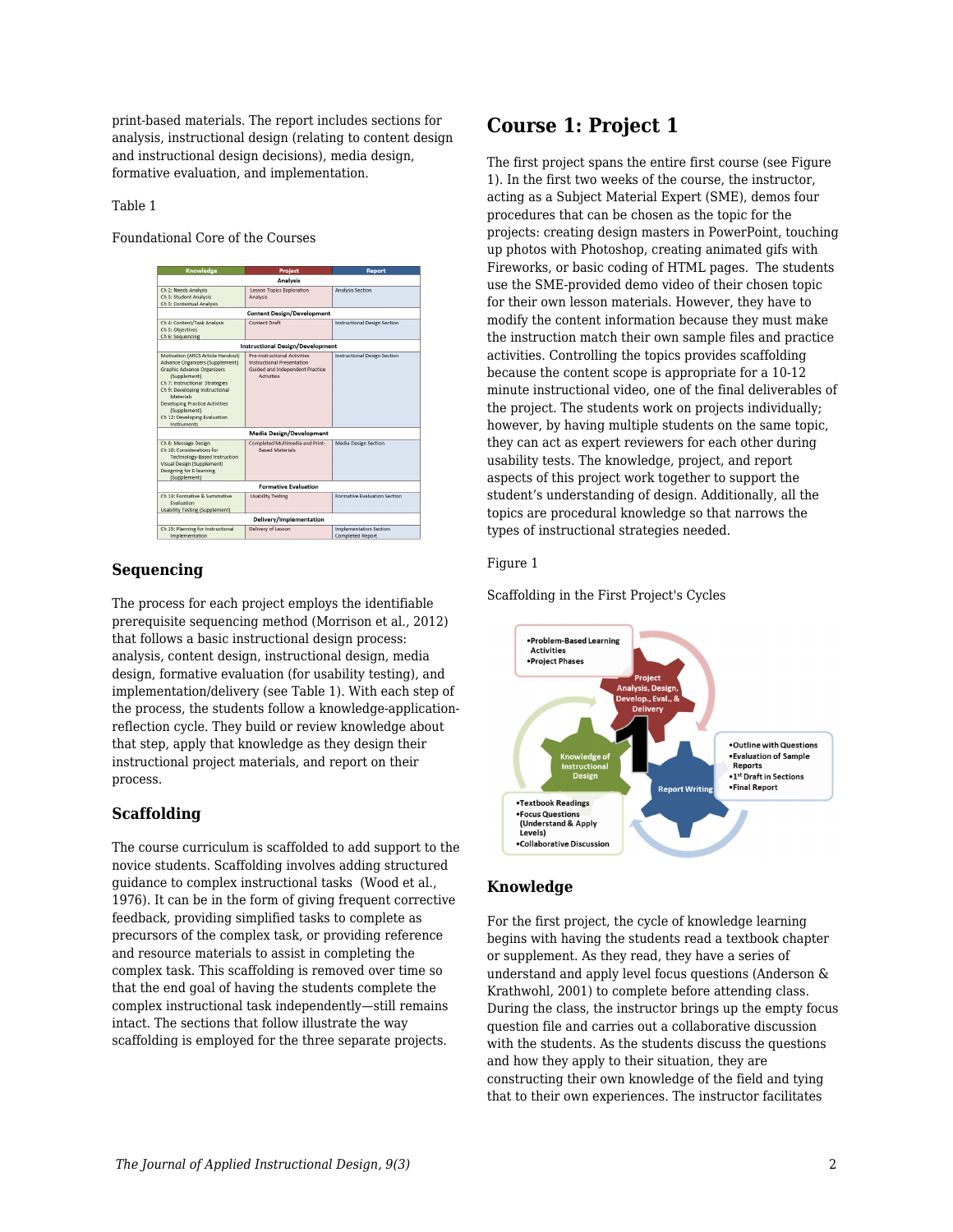the discussion, clarifying and sharing her insights on the topics, as well. As the discussion progresses, the students are able to correct and amplify their own focus question answers.

### **Project**

Since instructional design, development, and delivery is a complex task, the students begin to apply their design knowledge through problem-based learning activities (Duch et al., 2001) during class; then, they work on their design projects. The process used for the design project is analysis, design/development with formative evaluation through usability testing during the design/development iterations, and delivery. The students begin designing, developing, and delivering their own instruction. They answer planning-related questions, such as content availability, possible practice activities, technology needs, and audience availability. The project deliverables include the procedural task analysis (for usability test 1), printbased tutorial mockup (for usability test 2), final draft print-based tutorial, video-based tutorial mockup (for usability test 3), final draft video-based tutorial, instructions and practice activities (for usability test 3), and Blackboard course. The students carry out limited usability testing with one expert reviewer and two or more novice users. Finally, the students deliver the instruction by taking each others' courses.

### **Report**

The report writing phase of the first project follows the sequencing of the textbook with sections on analysis, instructional design (including content design), media design, formative evaluation, implementation (Morrison et al., 2012). To begin the report writing process for a given section, the students first receive an outline of the section with descriptions and prodding questions. For example, the audience analysis section prompt is "Give a detailed description of the students this lesson is geared toward. Use the slides from class and the descriptions of learner characteristics from the textbook. You should describe at least 5 characteristics." Next, they read sample reports and score them based on their quality and completeness in answering the section questions. Then they are ready to write the section in accordance with their own instructional project. They turn in each section for instructor review. After completing several sections, the students meet individually with the instructor to discuss their own writing efforts. When all the sections are completed, the students submit their final report.

# **Course 2: Project 2**

The second project takes approximately 60 % of the second class and involves the students designing face-toface training on the evolution of a type of technology (see Figure 2). This topic limits the types of knowledge taught to facts and concepts. In the past, students have chosen everything from commonly acknowledged technologies, such as laptops and cellphones, to non-traditional technologies, such as coffee makers. To constrain the scope, the students are limited to 10-15 total minutes for their training and practice activities.

### Figure 2

Scaffolding in the Second Project's Cycles



### **Knowledge**

Since the students have completed the readings during the first course and applied them to their first project, they can take more responsibility. Individually or in pairs, they present an interactive review of the pertinent readings for 15-20 minutes with a 5-minute practice activity they have designed.

### **Project**

For project 2, the students complete problem-based activities just for the tasks that are specific to the delivery method of face-to-face training, such as voice projection, movements and gestures, and vocal variety. The students still need much accountability. As with the first project, the students must turn in drafts of their instruction periodically through the project process so that they can do usability testing and focus on improvements. Project deliverables include a content outline (for usability test 1), presentation mockup (for usability test 2), slide design options (for usability test 2), slide design options (for usability test 2), and final presentation slides. The students carry out limited usability testing with one expert reviewer and two or more novice users. During both usability tests, the students provide the participants with a hardcopy of the deliverables and also present the information verbally. Finally, the students deliver the instruction to an audience of their classmates.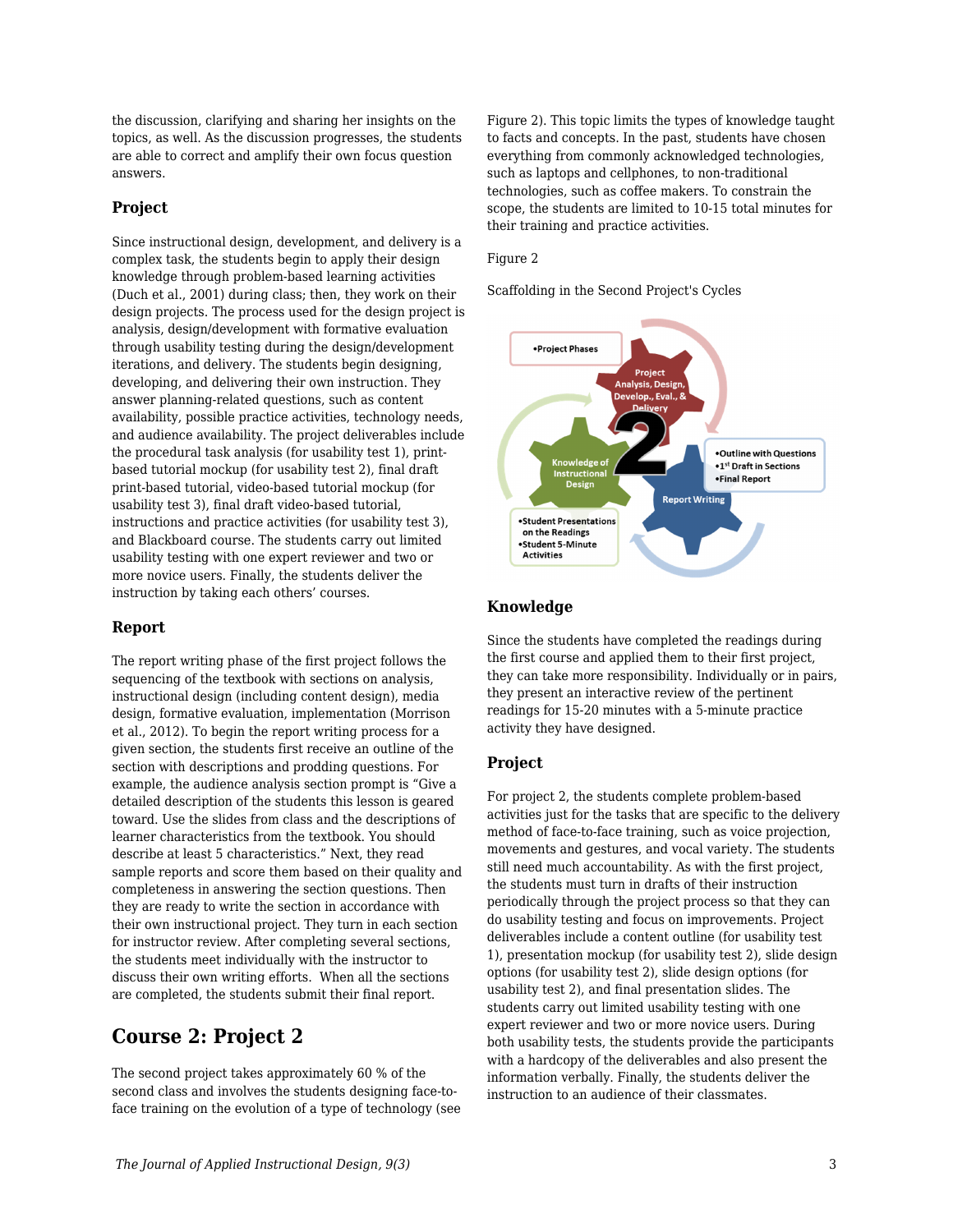### **Report**

The students follow the same report outline with descriptions and prodding questions that they used for their first project. Since they have already completed one report successfully, they do not need to analyze sample reports formally, but they do have access to them. They turn in each section for instructor review and have an individual meeting with the instructor in the middle of the project. As with project 1, when all sections are completed, the students submit their final report.

# **Course 2: Project 3**

The goal of the two instructional design courses is for students to be able to carry out their own instructional design projects. Therefore, the third design project is designed to remove the majority of the instructional scaffolding, in order to make students as independent as possible (see Figure 3). For this project, the students must design concept, procedure training based on the use of a computer program of their choice. The 10-15 minute lesson may be delivered face-to-face or via instructional video. Previous project topics include creating music tracks, job searching techniques, designing infographics, and how to select a vehicle that meets a person's needs. For classes begin with a roundtable session in which students share their progress on the project, things with which they are having difficulty, and what their plan is for the lab time. If there are areas where a number of students could use refresher instruction on an aspect of instructional design, the instructor provides a quick review. The remainder of the class is used as a lab, during which the instructor circulates and facilitates the students' design process.

#### Figure 3



Scaffolding in the Third Project's Cycles

### **Knowledge**

By project 3, the students have internalized most of their knowledge of instructional design. As needed, the instructor carries out an interactive review, usually 5-10 minutes with students. Usually, if three or more students are having a need for the same instruction, this is carried out using the instructor station and is projected.

### **Project**

There is much more lab time during the class period during project three because the readings and problembased activities no longer need to take place. The atmosphere is like a design studio with students working on their projects with the mentoring of their instructor and creative feedback from their peers. The students make their own contract with the instructor that includes the deliverables they will be creating and their due dates. Students must carry out at least two usability tests on their deliverables. They deliver their instruction to their classmates during the last few class sessions and the exam session.

### **Report**

By project 3, the students have also internalized much of the report writing process. They are not required to turn in individual sections; however, some students request feedback on them during class lab times. Additionally, there is a free review day ten days before the final reports are due. The majority of the students choose to submit their reports for free review; although, at that point there are usually only minor improvements needed. For the free review, the report is graded according to the report rubric and detailed feedback is given. The student can choose whether to make the revisions or submit the report as is. Thus far, most of the students who have submitted their reports for free review have also made the revisions, resulting in high-quality final reports.

## **Conclusions**

Traditionally, graduate programs have prepared instructional designers. However, this two-course sequence introduces instructional design skills at the undergraduate level in order to expose BIS and ITS students to other ways of supporting technology endeavors.

This curriculum design provides ample opportunities for students to practice their knowledge and skills. All projects are based on authentic instructional design tasks that are at the same difficulty level. Scaffolding enables students to create high-quality materials throughout the three-project sequence, as they built up their instructional design expertise. As scaffolding is removed,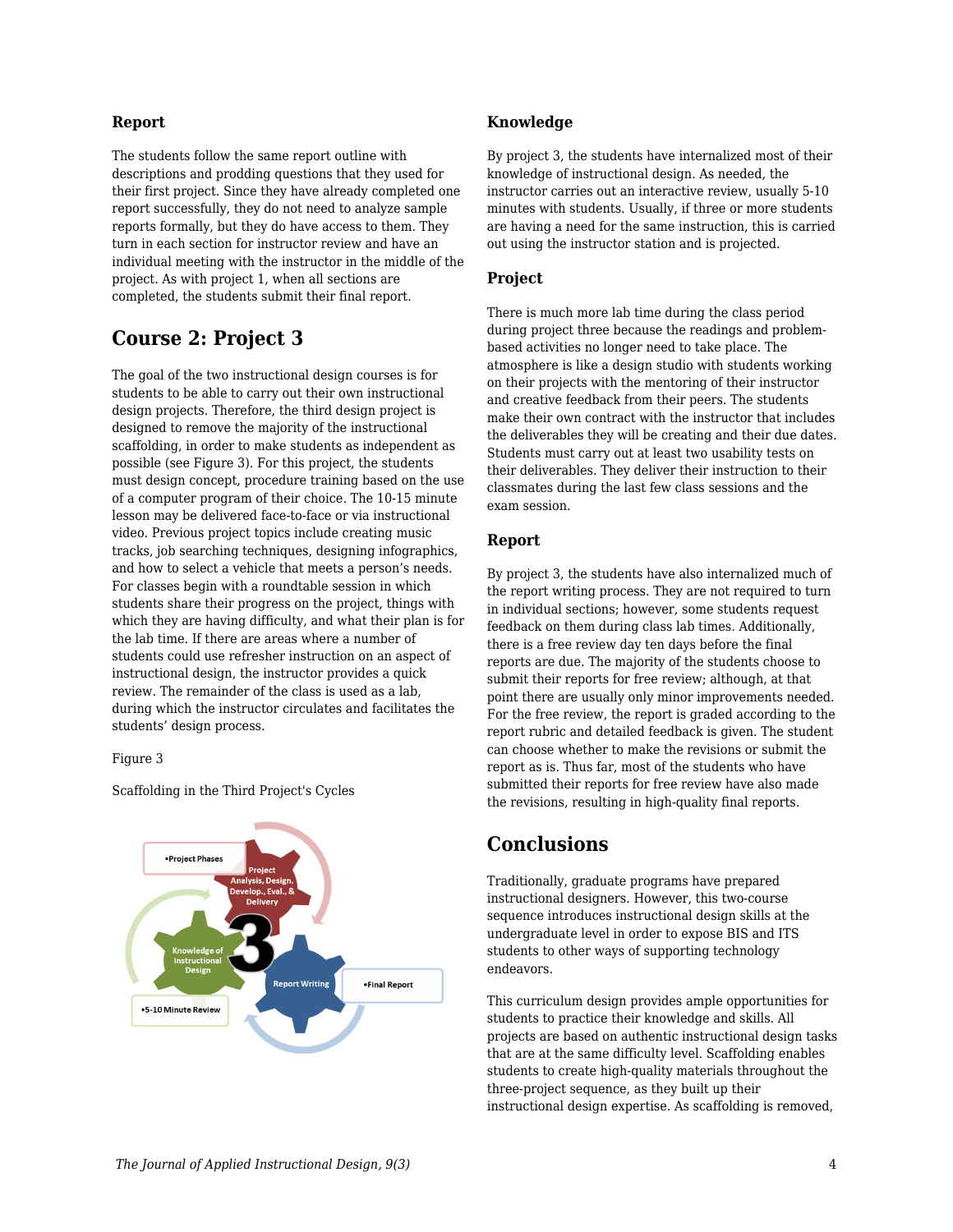the design process is also shortened. Project 1 extends over fifteen weeks; project 2 spans ten weeks; and project 3 lasts only five weeks. While the two-course sequence is a time-intensive undertaking for both students and instructor, it results in systematically-produced instruction and design reports that are polished and effective. As projects progress, grading and feedback cycles are less frequent and take less time due to increasing initial quality as the students progress through the projects. The increasing quality of deliverables paralleled with movement toward independent work indicates that this scaffolded approach is effective.

## **References**

Allen, M., & Sites, R. (2012). *Leaving ADDIE for SAM: An agile model for developing the best learning experiences*. American Society for Training and

Development.

- Anderson, L. W., & Krathwohl, D. R. (2001). *A taxonomy for learning, teaching, and assessing: A revision of Bloom's taxonomy of educational objectives.* Longman.
- Duch, B., Groh, S., & Allen, D. (2001). *The power of problem-based learning: A practical "how to" for teaching undergraduate courses in any discipline.* Stylus Publishing, LLC.
- Morrison, G. R., Ross, S. M., Kalman, H. K., & Kemp, J. E. (2012). *Designing effective instruction* (7th ed.). Wiley.
- Wood, D., Bruner, J. S., & Ross, G. (1976). The role of tutoring in problem solving\*. *Journal of Child Psychology and Psychiatry*, *17*(2), 89–100.